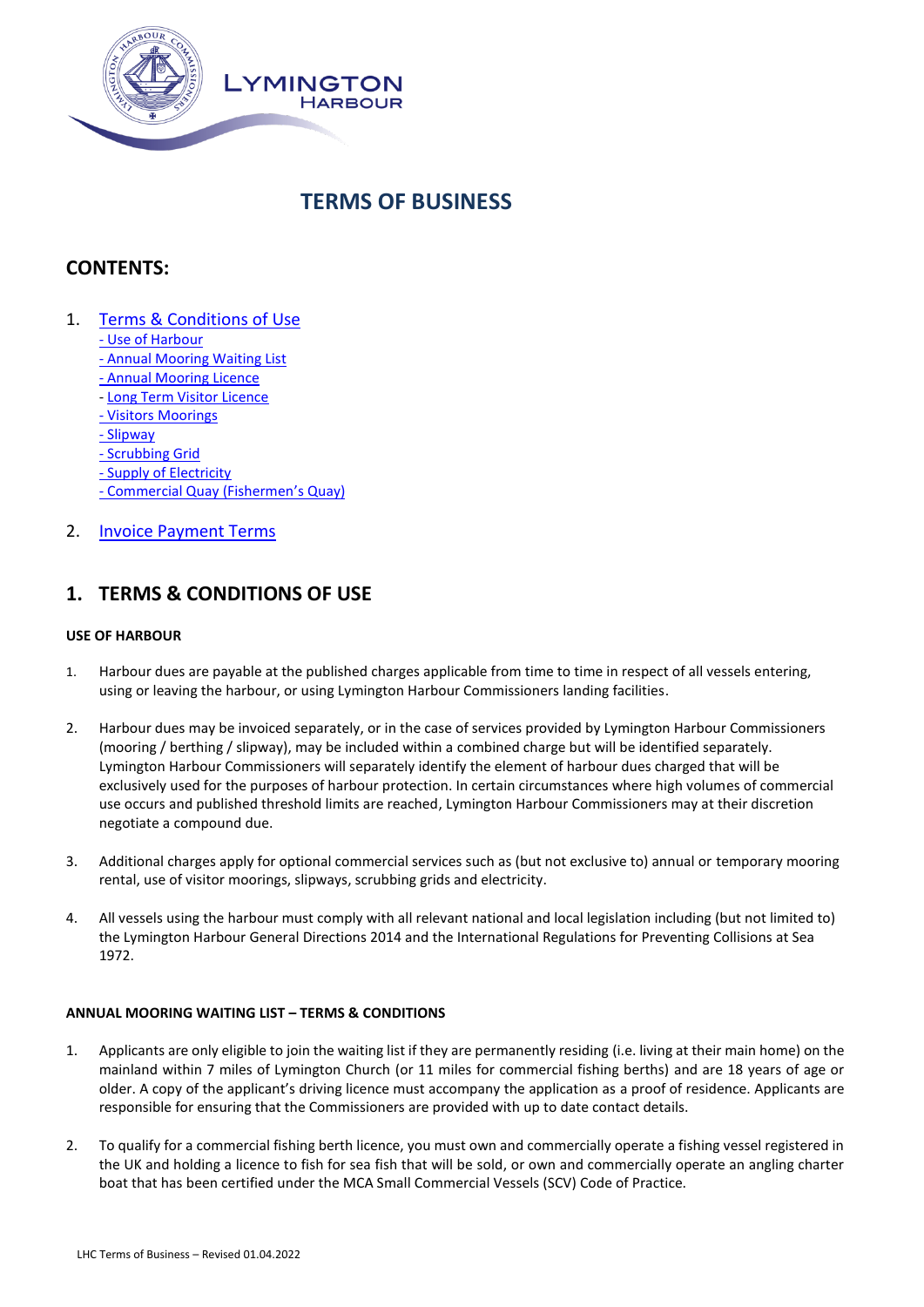- 3. Applications to join the waiting list received after the 15<sup>th</sup> March 2020, will be limited to a maximum boat length of 10.5m length overall (LOA) or 12m for commercial fishing berths. This restriction also applies to existing waiting list applicants and mooring licence holders who make an application to vary the size of their boat after the 15<sup>th</sup> March 2020. LOA means the length of the vessel including all extensions such as dinghies in davits, bowsprits, pulpits, bathing platforms, anchors, engines, auto steering etc. Applicants are responsible for accurately declaring the LOA of their vessel.
- 4. Applications must be in one name and are not transferable, i.e. joint applications are not permitted. Any partner in a boat who at some future date may wish to be allocated a mooring licence in their own right must apply to join the waiting list providing they fulfil the residency criteria. Members of a mooring licence holder's family, for example a spouse or children, are reminded that they have no rights to take over a mooring licence. Where in the event of the death of the mooring licence holder, their spouse is already on the waiting list for a mooring, the Commissioners may exercise discretion if the spouse has not yet served enough time on the waiting list to qualify for a mooring licence in their own right.
- 5. While on the waiting list, applicants must continue to satisfy the qualifying condition for local residency to the satisfaction of the Commissioners. In determining local residency, Commissioners will seek to establish a true measure of bona fide local residence. In doing so the Commissioners may look at a range of indicators such as the driving licence, council tax bill showing the building is occupied and in the applicants name, whether the local residence is let out, whether the applicant is registered locally on the electoral roll and whether the applicant lives away from the local residence and if so, for how long. The Commissioners can at any time require the applicant to produce evidence to this effect. The Commissioners decision is final. In the event of default, the waiting list allocation will be cancelled and no refund will be made.
- 6. The date an applicant is first accepted onto the waiting list is their seniority date.
- 7. Moorings licence allocations are made from the waiting list based on the length of time that an applicant has been on the waiting list (seniority date) and the compatibility of their boat with the available mooring.
- 8. Persons on the waiting list will only be eligible for an [annual mooring licence](#page-1-0) if they accept the annual mooring licence [terms and conditions](#page-1-0) prevailing at the time the licence is offered.
- 9. If a mooring licence offer is refused, the applicant can remain on the waiting list at the original application date. However if an offer is refused a second time, the applicant will drop to the bottom of the waiting list. An applicant may elect to go on 'hold'. In these circumstances an applicant may continue to remain on the waiting list with their original seniority date but will not be offered a mooring licence when they have reached the top of the waiting list for a compatible mooring. An applicant may elect to come off 'hold' at any time.
- 10. A non refundable administration charge will apply every three years (in advance) and will be charged pro rata for applicants joining the waiting list between administration years. The administration charge will be at the published rates prevailing from time to time. Payment must be made in accordance with Lymington Harbour Commissioners [invoice payment](#page-8-0) terms.
- 11. Persons joining the waiting list are deemed to accept the published terms and conditions including the Lymington Harbour Commissioners privacy policy.
- 12. Lymington Harbour Commissioners may revise these conditions of use at any time. In this event we will notify you. Published terms and conditions and the privacy policy are available a[t www.lymingtonharbour.co.uk/terms](http://www.lymingtonharbour.co.uk/terms) and at the Harbour Office.
- 13. Nothing in these Terms shall exclude or in any way limit the Commissioners liability for fraud, or for death or personal injury caused by its negligence, or any other liability to the extent that the same may not be excluded or limited by law.

#### <span id="page-1-0"></span>**ANNUAL MOORING LICENCE – TERMS & CONDITIONS**

1. Moorings [Mooring and Berths] are licenced for 12 months from 1st April and are allocated from the **annual mooring** [waiting list](#page-0-2) subject to payment on demand at the published charges applicable from time to time. No refund will be given if a mooring licence is cancelled or not used during the licence term unless the cancelled mooring licence is reallocated to another party within the paid for period. In these circumstances a pro-rata refund will apply from the date of reallocation. Payment must be made in accordance with Lymington Harbour Commissioner[s invoice payment terms.](#page-8-0) Once a mooring licence has been cancelled, a new application must be submitted to re-join the annual mooring waiting list.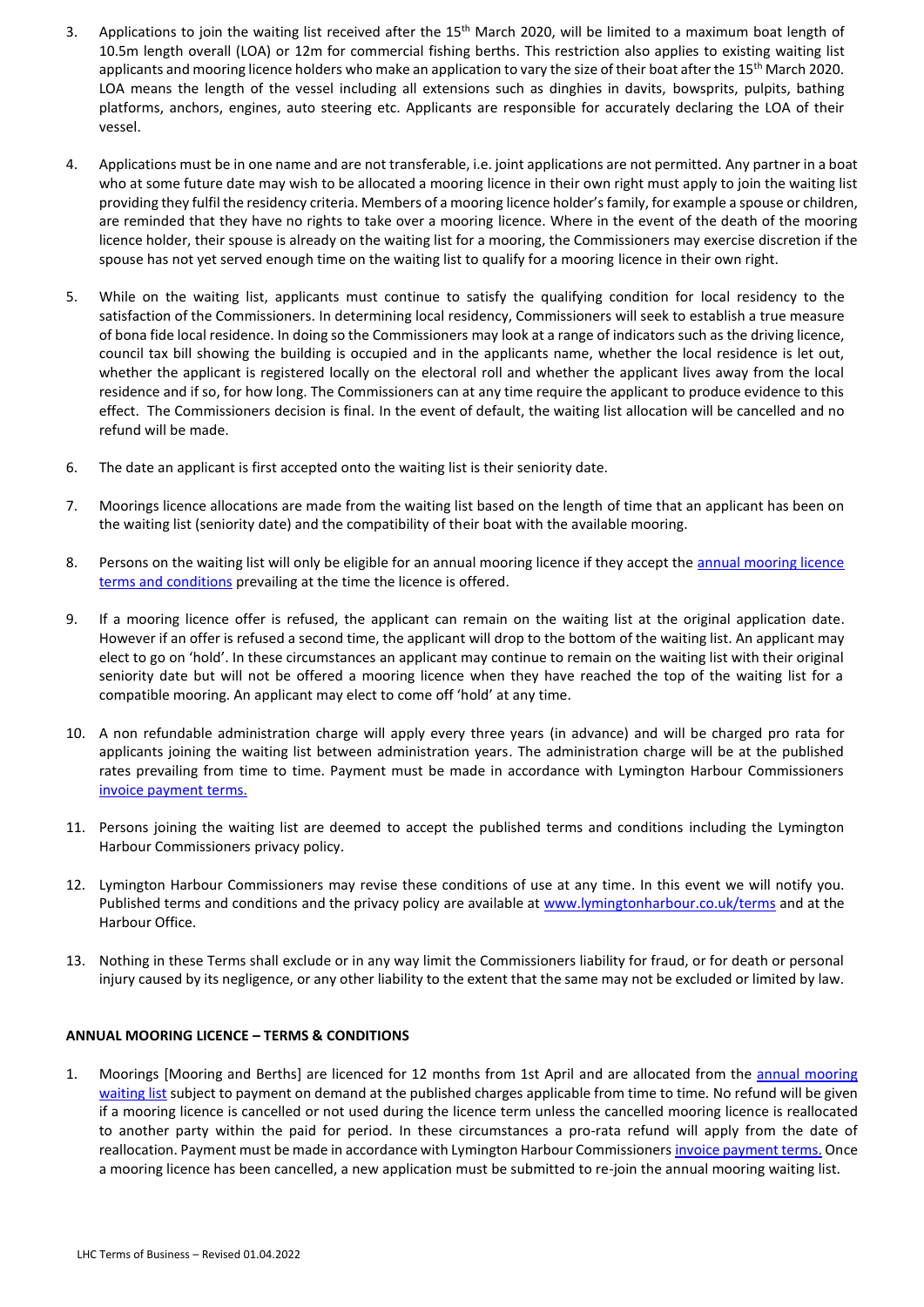- 2. It is the policy of the Commissioners to allocate mooring licences to residents of Lymington who permanently reside (i.e. live at their main home) on the mainland within 7 miles (11miles for commercial fishing berths) of Lymington Church. In determining local residency, Commissioners will seek to establish a true measure of bona fide local residence. In doing so, the Commissioners may look at a range of indicators such as the driving licence, council tax bill showing the building is occupied and in the applicants name, whether the local residence is let out, whether the applicant is registered locally on the electoral roll and whether the applicant lives away from the local residence and if so, for how long. Mooring licence holders are responsible for ensuring that the Commissioners are provided with up to date contact details.
- 3. To qualify for a commercial fishing berth licence, you must own and commercially operate a fishing vessel registered in the UK and holding a licence to fish for sea fish that will be sold. Alternatively, you must own and commercially operate an angling charter boat that has been certified under the MCA Small Commercial Vessels (SCV) Code of Practice. At the time of mooring licence allocation and thereafter on request, applicants must provide proof of eligibility. For owners of fishing vessels, mooring licence holders must provide a copy of a valid fishing vessel licence granted by the Marine Management Organisation and a valid certificate of registry from the UK Ship Register. For owners of angling charter boats, mooring licence holders must provide a valid certificate issued under MCA Small Commercial Vessels (SCV) Code of Practice.
- 4. Mooring licence holders who move out of the qualifying residency area will forfeit their mooring licence after a 12 month period of grace. To qualify for the period of grace, mooring licence holders must declare their intention to relocate outside the mooring area in advance. Commissioners may use their discretion to waive the residency rule in exceptional circumstances.
- 5. The mooring licence holder must be an owner of the boat allocated to the mooring. If a boat is owned jointly, the mooring licence holder's share in the boat must not be less than the share owned by any other joint owner. To demonstrate ownership, the Commissioners require a copy of the insurance policy with the mooring holder as named insured and either a copy of the Bill of Sale or a copy of the Registration Certificate for the boat showing the mooring holders interest. In the case of partnership boats, the Commissioners require an up to date declaration of the owners and ownership proportions.
- 6. The mooring licence holder must continue to satisfy the qualification conditions throughout the term of the mooring allocation to the satisfaction of the Commissioners. The Commissioners can at any time require the mooring licence holder to produce evidence thereof. The Commissioners decision is final. In the event of default, the mooring licence will be cancelled. In these circumstances no refund will be due.
- 7. The mooring licence is granted to the applicant for their personal use. Moorings are not transferable and cannot be assigned following a change in ownership of the boat or in a change of the shareholding in the case of partnership boats. Should a berth holder authorise another to use his or her boat, this must be advised in writing to th[e Harbour Office.](mailto:info@lymingtonharbour.co.uk?subject=Notification%20of%20Permission%20to%20Use%20Boat)
- 8. Any partner in a boat who at some future date may wish to be allocated a mooring licence in their own right must apply to join the waiting list providing they fulfil the residency criteria. Members of a mooring licence holder's family, for example a spouse or children, are reminded that they have no rights to take over a mooring licence. Where in the event of the death of the mooring licence holder, their spouse is already on the waiting list for a mooring, the Commissioners may exercise discretion if the spouse has not yet served enough time on the waiting list to qualify for a mooring licence in their own right
- 9. No subletting or loaning of moorings is permitted; contravening this will result in the mooring allocation being revoked and the Commissioners seeking reimbursement for lost revenue based on its published overnight visitor mooring charges.
- 10. In the event of the death of the mooring licence holder, the remaining estate are given a 12 month period of grace before the mooring licence is cancelled. The period of grace is subject to the payment of any outstanding fees.
- 11. Mooring charges are based on LOA (length overall) of the vessel to be moored. LOA means the length of the vessel including all extensions such as dinghies in davits, bowsprits, pulpits, bathing platforms, anchors, engines, auto steering etc. Applicants are responsible for accurately declaring the LOA of their vessel. Mooring licence holders are responsible for accurately declaring the LOA of their vessel. If the declaration is subsequently found to be incorrect, the Commissioners reserve the right to recover correct payment.
- 12. The [Harbour Office](mailto:info@lymingtonharbour.co.uk?subject=Notification%20of%20Unoccupied%20Berth) must be informed if the mooring is to remain unoccupied for more than 14 days. No refund will be made for any period the mooring is not occupied. The Commissioners reserve the right to make use of the mooring during any period of absence by the mooring licence holder. Mooring licence holders must use their allocated mooring. Use of any unauthorised mooring will result in additional charges at the published visitor overnight rate.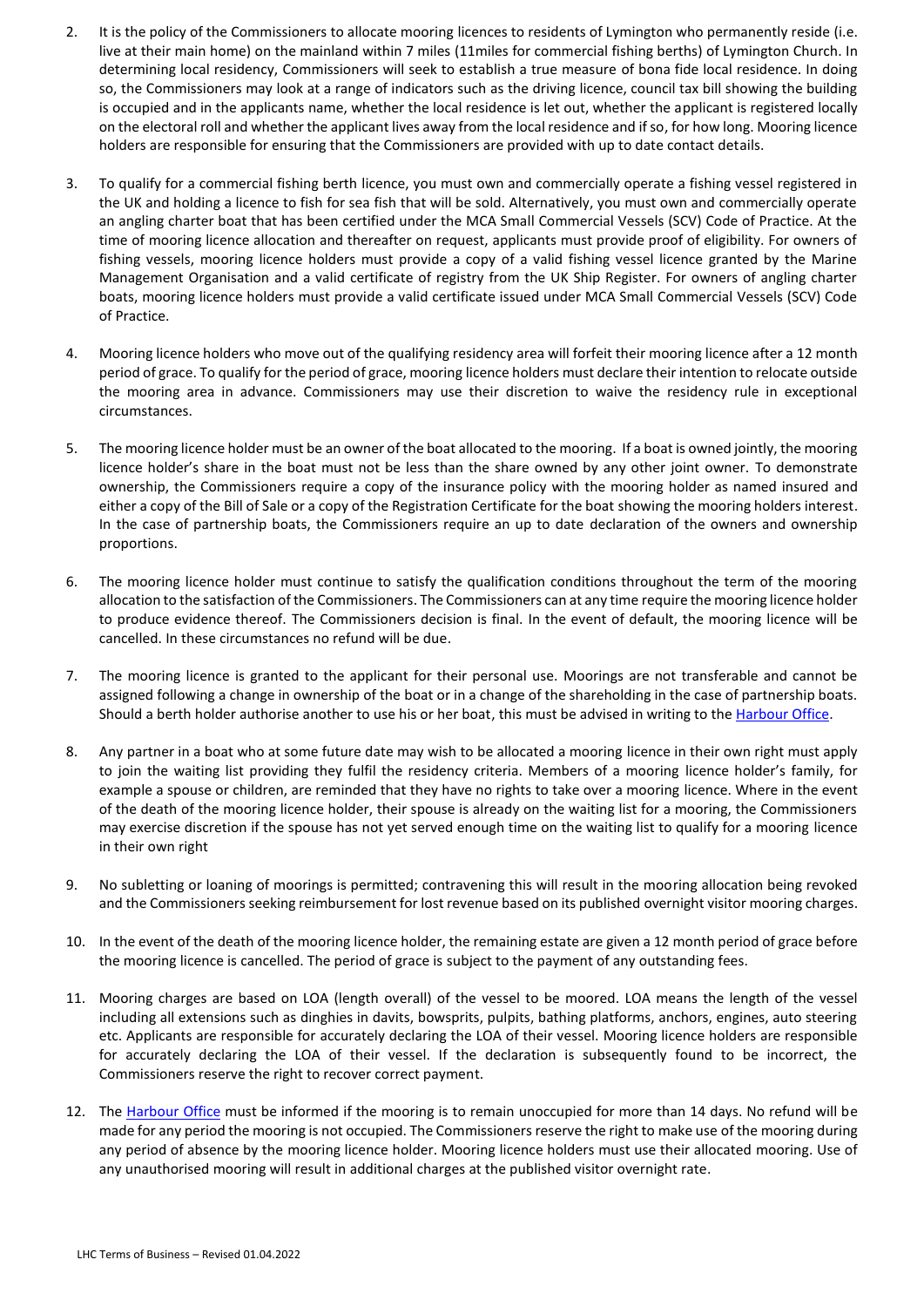- 13. Craft on moorings may be moved at any time without prior notice to facilitate work. Mooring licence holders will be informed if possible. During maintenance dredging operations, boats will be relocated to alternative mooring facilities within the Commissioners' jurisdiction. The Commissioners do not undertake to provide 'like for like' moorings during such periods as it is impractical to do so, i.e. pontoon berth holder may be relocated to a river mooring. In these circumstances no refund will be made.
- 14. Mooring licence holders should not change their craft without first ascertaining with the Harbour Master whether their mooring is suitable. All mooring allocations and mooring relocations are made based on the waiting list 'seniority' date of the applicant. If the allocated mooring is not suitable for the proposed craft, the mooring licence holder can go back on the waiting list at their 'seniority' date until he/she has reached the top of the waiting list for a compatible mooring. A mooring licence holder can only go back on the waiting list at their original 'seniority' date if they are actively looking for a new boat that is not compatible with their existing mooring. If an applicant declines an offer of an alternative berth, they will be deemed to be not actively seeking a new berth and will go to the bottom of the waiting list.
- 15. The Commissioners do not accept any liability for damage to craft, persons or equipment caused by incorrect use of licenced moorings or pontoons, or by third parties. Mooring licence holders are required, in their own interests, to advise the Harbour Master immediately should any defects become apparent in buoys, ropes or moorings. The mooring licence holder is required to provide and use appropriate mooring equipment for their size of vessel including suitable fendering and mooring lines. Outboards that are tilted up on boats or tenders moored on swinging moorings, fore and aft trot moorings and in the tender mooring areas, must have the exposed propellor protected.
- 16. The Mooring Licence Holder shall at all times be responsible for the proper upkeep and safe condition and maintenance of the craft using the mooring and shall maintain it in good, clean and seaworthy condition.
- 17. The vessel using the mooring is to be insured for recovery and removal from the harbour in the event of sinking and carry £3,000,000 third party cover.
- 18. All craft must be clearly marked with their name or other means of identification.
- 19. Tenders must display a valid mooring permit and must moor in the specified tender mooring area. Tenders not displaying a valid mooring permit or which are not moored in the allocated tender mooring area will be impounded. A release fee will apply.
- 20. No rubbish may be stored on pontoons. No equipment or fishing gear may be stored on pontoons except with the prior consent of the Harbour Master.
- 21. No equipment or fenders to be attached or connected to pontoons without prior consent of the Harbour Master.
- 22. Holders of a licence for a commercial fishing berth may use the LHC Commercial Quay (Fishermen's Quay) subject to complying with the terms and conditions of use.
- 23. Mooring licence holders and all persons using the same must comply with all reasonable instructions given by the Commissioners or by the Harbour Master and must comply with all national and local legislation including (but not limited to) the Lymington Harbour General Directions 2014, the International Regulations for the Prevention of Collisions at Sea, and the Terms & Conditions published from time to time by the Commissioners in connection with their management of the harbour and property. Copies of the General Directions are displayed at the Harbour Office and on the Lymington [Harbour website.](https://www.lymingtonharbour.co.uk/content/S636984559674606978/General%20Directions%202014%20-%20Final.pdf) Copies are available free on request.
- 24. Persons accepting a mooring licence are deemed to accept the published terms and conditions including the Lymington Harbour Commissioners privacy policy. In the event of default, the mooring licence may be cancelled. In these circumstances no refund will be due.
- 25. Lymington Harbour Commissioners may revise these terms and conditions of use at any time. In this event we will notify you. If you do not agree with the changes, you may end the contract and we will reimburse you for services which have not been provided. Published terms and conditions and the privacy policy are available at [www.lymingtonharbour.co.uk/terms](http://www.lymingtonharbour.co.uk/terms) and at the Harbour Office.
- <span id="page-3-0"></span>26. Nothing in these Terms shall exclude or in any way limit the Commissioners liability for fraud, or for death or personal injury caused by its negligence, or any other liability to the extent that the same may not be excluded or limited by law.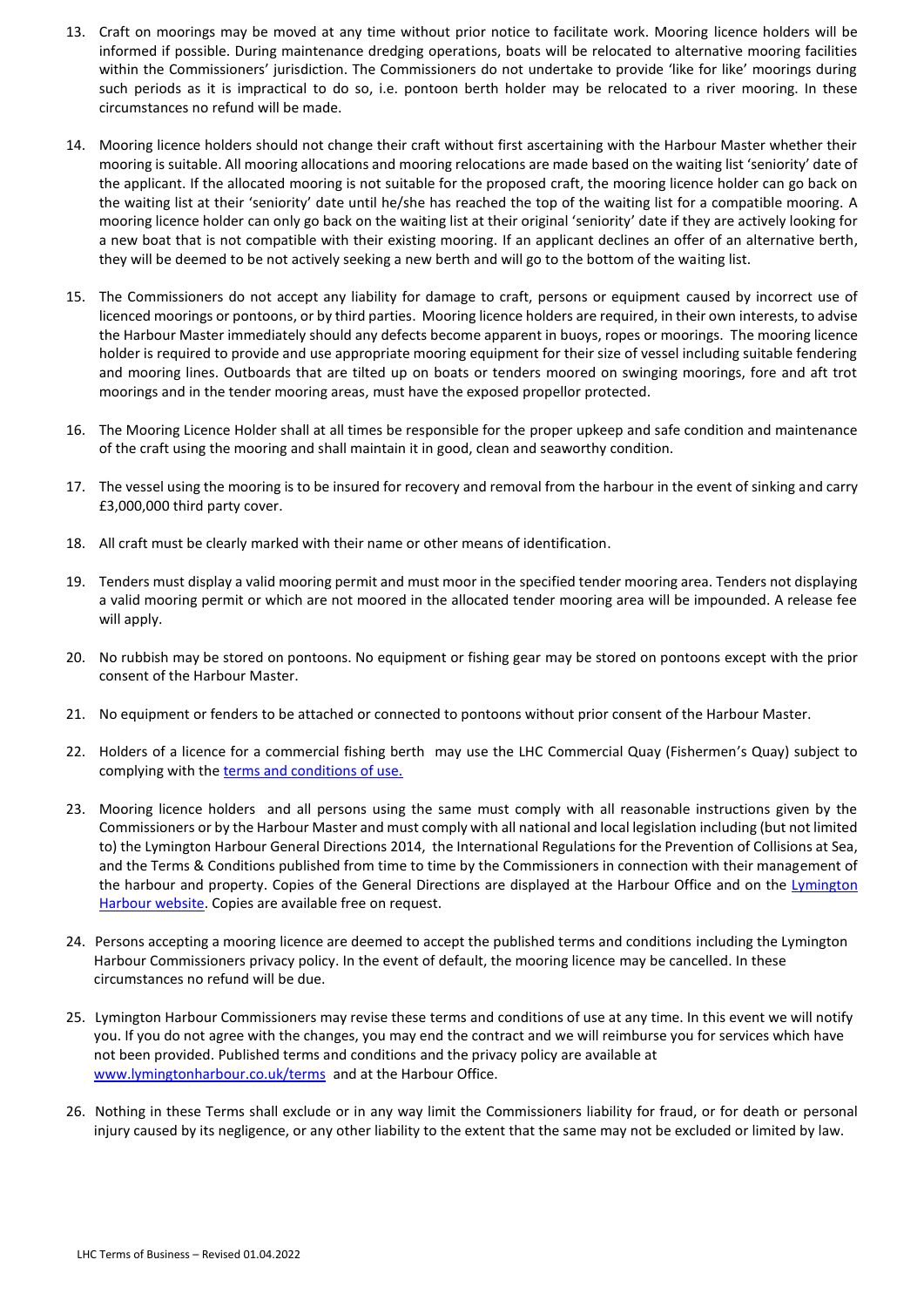## **LONG TERM VISITOR (LTV) MOORING LICENCE – TERMS & CONDITIONS**

- 1. All mooring licence allocations are made from the LTV mooring waiting list. Mooring licence periods are split into two seasons: -
	- Summer ( $1<sup>st</sup>$  April to 30<sup>th</sup> September) Waiting list open for applications from  $2<sup>nd</sup>$  January preceding each season.
	- Winter (1st October to 31st March) Waiting list open for applications from 1st July preceding each season.

A separate application form must be completed for each season or part thereof.

- 2. At the time of mooring licence allocation, priority will be given to applications for compatible moorings in the following order:
	- **a) Applicants on the waiting list for a local resident annual mooring licence** In resident mooring waiting list seniority date order. In case of more than one application with the same resident mooring waiting list seniority date, allocations will be prioritised in the date and time order that LTV mooring applications are received.
	- **b) Applicants not on the waiting list for a local resident mooring** In application date and time order.
- 3. Mooring licences are made in respect of the craft and owner referred to on the invoice and for the temporary period specified. Separate provision is necessary for mooring a tender.
- 4. Moorings are let on a whole calendar month basis and no discount will apply for licences issued part way through a month. Boats may have to be moved at short notice to facilitate works or the return of the allocated mooring holder.
- 5. In the case of persons not on the waiting list for a local residents annual mooring licence, the maximum number of consecutive months for which a mooring licence will be granted is six. Thereafter a six week break is required before being eligible to reapply. This restriction does not apply to commercial moorings or persons on the waiting list for a local resident annual mooring licence.
- 6. Moorings are let subject to payment on demand at the published charges applicable from time to time. Payment must be made in accordance with Lymington Harbour Commissioners invoice payment terms.
- 7. Mooring charges are based on LOA (length overall) of the vessel to be moored including any overhangs from (but not limited to) engines, anchors, davits, auto steering etc. Mooring licence holders are responsible for accurately declaring the LOA of their vessel. If the declaration is subsequently found to be incorrect, the Commissioners reserve the right to recover correct payment.
- 8. Charges apply from the date of acceptance of the mooring licence to the date written cancellation has been received regardless of whether the mooring is occupied. Charges will be levied in accordance with the published rates prevailing from time to time. Please inform the *Harbour Office* if the mooring is to remain unoccupied for an extended period. This is compulsory if you are away for over 14 days. No refund will be made for any period the berth/mooring is not occupied. The Commissioners reserve the right to make use of the berth/mooring during any period of absence by the mooring licence holder.
- 9. The allocated mooring must be vacated immediately on expiry of the mooring licence. Failure to do so will result in any extra days being charged at the published visitor rates and/or the craft being impounded.
- 10. Mooring licences are allocated to the applicant for their personal use. Mooring licences are not transferable and may not be sub-let or loaned. Anyone found sub-letting or loaning their mooring will be deemed to have cancelled their licence. Should a licence holder wish to authorise another to use his or her boat the licence holder must first provide written notification to th[e Harbour Office.](mailto:info@lymingtonharbour.co.uk?subject=Authorisation%20for%20Third%20Party%20to%20Use%20Owners%20Boat%20moored%20on%20a%20Temporary%20Berth)
- 11. The Commissioners do not accept any liability for any damage to craft, persons or equipment caused by incorrect use of licenced moorings or pontoons, or by third parties. Holders of mooring licences are required, in their own interests, to advise the Harbour Master immediately should any defects become apparent in buoys, ropes or moorings. Boat owners are required to provide and use appropriate mooring equipment for their size of vessel including suitable fendering and mooring lines. Outboards that are tilted up on boats or tenders moored on swinging moorings, fore and aft trot moorings and in the tender mooring areas, must have the exposed propellor protected.
- 12. The mooring licence holder shall at all times be responsible for the proper upkeep and safe condition and maintenance of the craft using the mooring and shall maintain it in good, clean and seaworthy condition.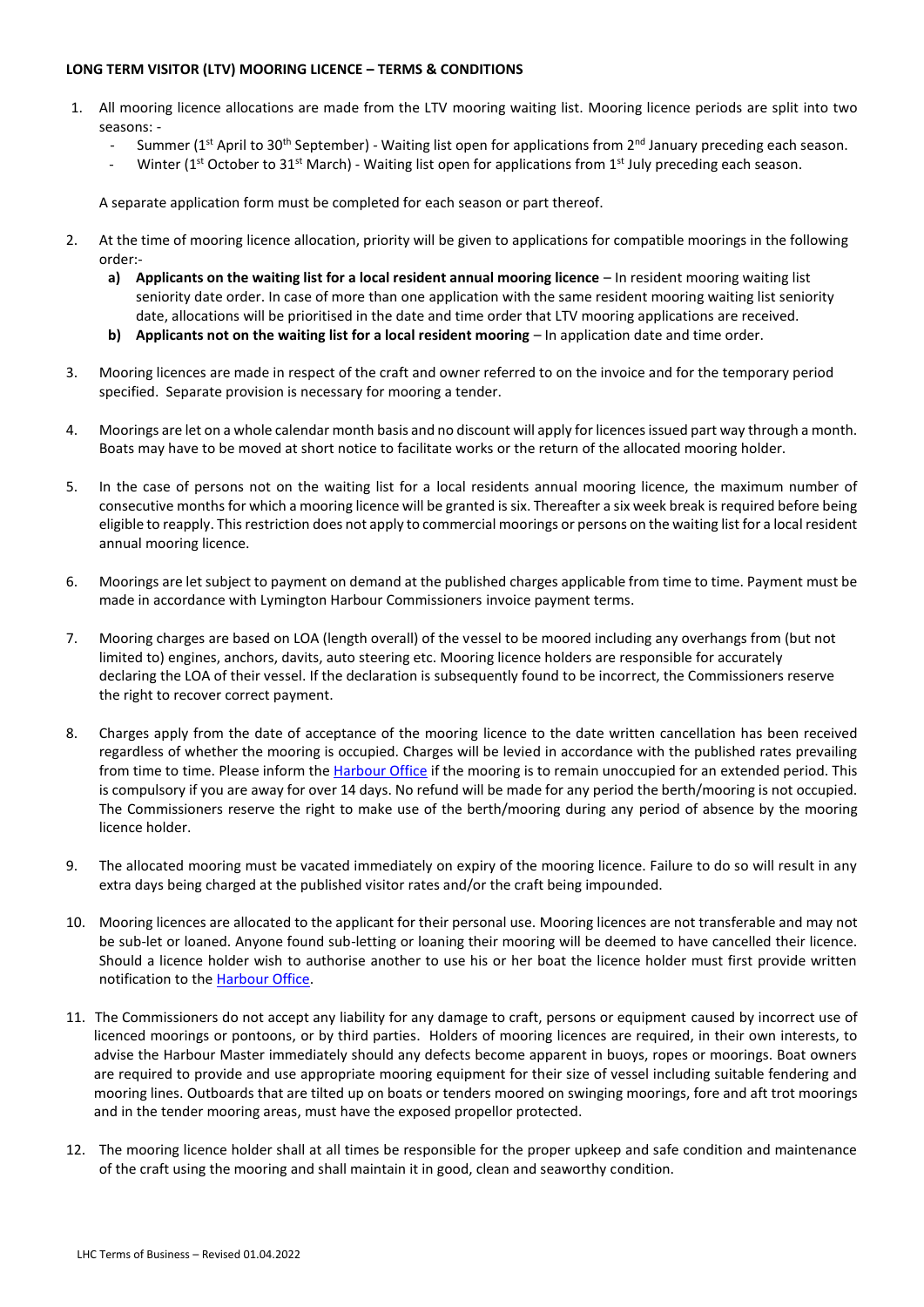- 13. The vessel using the mooring is to be insured for recovery and removal from the harbour in the event of sinking and carry £3,000,000 third party cover.
- 14. All craft must be clearly marked with their name or other means of identification.
- 15. Mooring licence holders and all persons using the same must comply with all reasonable instructions given by the Commissioners or by the Harbour Master and must comply with all national and local legislation including (but not limited to) the Lymington Harbour General Directions 2014, all applicable fisheries legislation within harbour limits; the International Regulations for the Prevention of Collisions at Sea, and the Terms & Conditions published from time to time by the Commissioners in connection with their management of the harbour and property. Copies of the General Directions are displayed at the Harbour Office and on the [Lymington Harbour website.](https://www.lymingtonharbour.co.uk/content/S636984559674606978/General%20Directions%202014%20-%20Final.pdf) Copies are available free on request.
- 16. Persons accepting a mooring licence are deemed to accept the published terms and conditions including the Lymington Harbour Commissioners privacy policy. In the event of default, the mooring licence may be cancelled. In these circumstances no refund will be due.
- 17. Lymington Harbour Commissioners may revise these terms and conditions of use at any time. In this event we will notify you. If you do not agree with the changes, you may end the contract and we will reimburse you for services which have not been provided. Published terms and conditions are available at [www.lymingtonharbour.co.uk/terms](http://www.lymingtonharbour.co.uk/terms) and at the Harbour Office.
- 18. Nothing in these Terms shall exclude or in any way limit the Commissioners liability for fraud, or for death or personal injury caused by its negligence, or any other liability to the extent that the same may not be excluded or limited by law.

#### **VISITOR MOORINGS – TERMS & CONDITIONS**

- 1. Unless otherwise agreed by the Harbour Master, visiting boats must use the designated visitor moorings at Town Quay, Dan Bran Pontoon and Harbour Master Pontoon.
- 2. Use of visitor moorings/berths is conditional upon payment on demand of the published charges applicable from time to time.
- 3. Advance booking is required for mooring on the Dan Bran Pontoon, Town Quay Pontoon (Finger Berths) and Harbour Master Pontoon.
- 4. The Commissioners do not accept any liability for damage to craft, persons or equipment caused by incorrect use of the moorings, or by third parties. Visitors are required to provide and use appropriate mooring equipment for their size of vessel including suitable fendering and mooring lines.
- 5. Visitors are required to be insured for the recovery and removal of their vessel from the harbour in the event of sinking and carry £3,000,000 third party cover.
- 6. Visitors are required to notify the Harbour Master if their boat is to be left unattended for more than 24 hours.
- 7. All persons using visitor moorings must comply with all reasonable instructions given by the Commissioners or by the Harbour Master and must comply with all national and local legislation including (but not limited to) the Lymington Harbour General Directions 2014, the International Regulations for the Prevention of Collisions at Sea and the Terms & Conditions published from time to time by the Commissioners in connection with their management of the harbour and property. Copies of the General Directions are displayed at the Harbour Office and on the Lymington Harbour website. Copies are available free on request.
- 8. Persons using visitor mooring services are deemed to accept the published terms and conditions including the Lymington Harbour Commissioners privacy policy.
- 9. Lymington Harbour Commissioners may revise these conditions of use at any time by amending this page. Published terms and conditions including the privacy policy are available a[t www.lymingtonharbour.co.uk/terms](http://www.lymingtonharbour.co.uk/terms) and at the Harbour Office.
- <span id="page-5-0"></span>10. Nothing in these Terms shall exclude or in any way limit the Commissioners liability for fraud, or for death or personal injury caused by its negligence, or any other liability to the extent that the same may not be excluded or limited by law.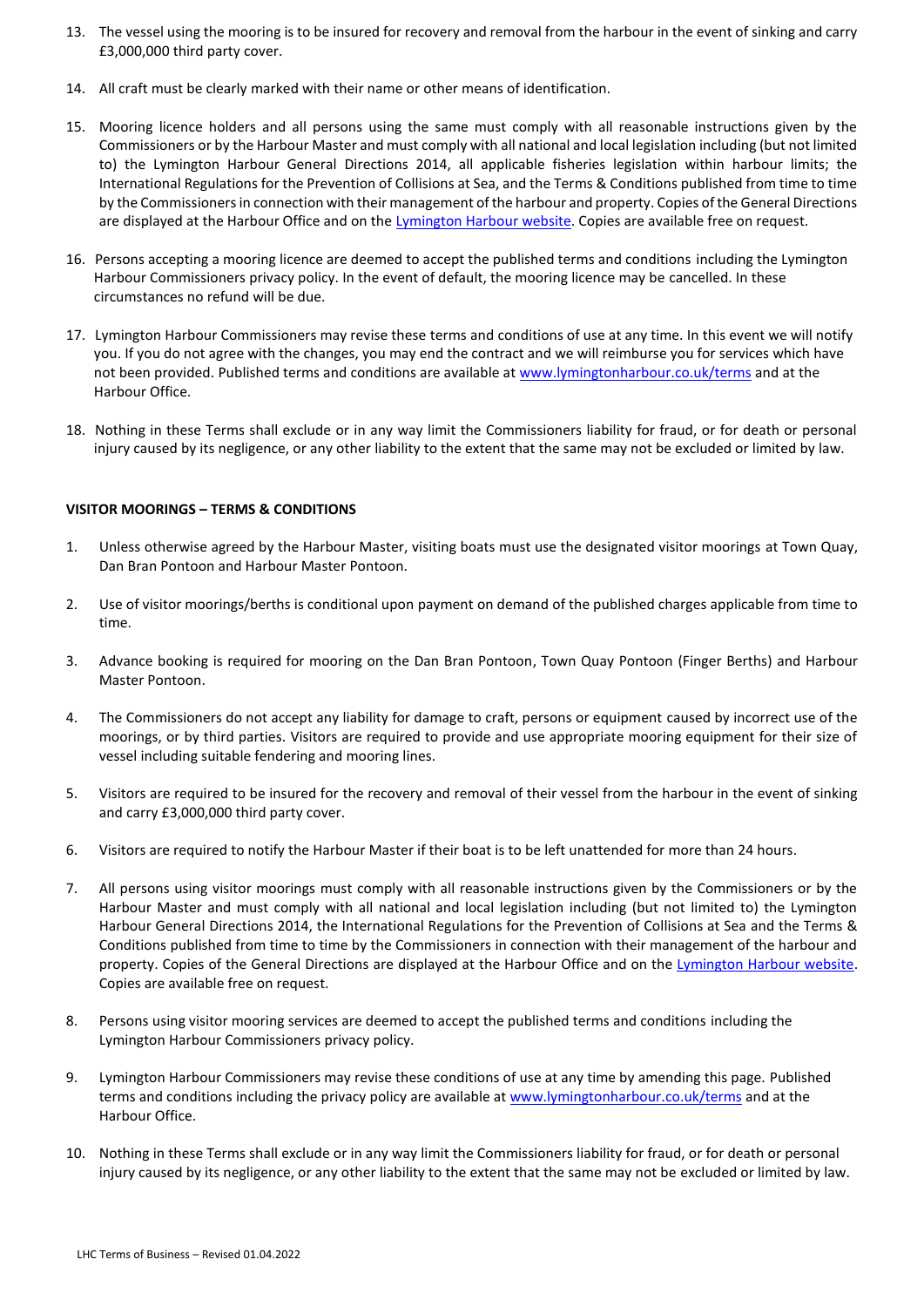#### **SLIPWAY – TERMS & CONDITIONS**

- 1. Use of the slipway to launch and recover boats is conditional upon payment on demand of the published charges applicable from time to time before use.
- 2. The Commissioners do not accept any liability for damage to craft, persons or equipment caused by improper use of the slipway. Users are required to follow the safety guidance published on the Lymington Harbour Commissioners website, in the Lymington Harbour Guide and at the Bath Road slipway.
- 3. Persons launching a motorboat, rigid inflatable boat, or a sailing boat are required to be insured for the recovery and removal of their vessel from the harbour in the event of sinking and carry £3,000,000 third party cover. Persons launching canoes, kayaks and stand up paddleboards are recommended to hold third party insurance cover.
- 4. All persons using the slipway must comply with all reasonable instructions given by the Commissioners or by the Harbour Master and must comply with the Terms & Conditions published from time to time by the Commissioners in connection with their management of the harbour and property.
- 5. When launching for an emergency the RNLI lifeboat has priority on the slipway. Other users must keep clear.
- 6. Persons using slipway services are deemed to accept the published terms and conditions including the Lymington Harbour Commissioners privacy policy.
- 7. Lymington Harbour Commissioners may revise these conditions of use at any time by amending this page. Published terms and conditions including the privacy policy are available at [www.lymingtonharbour.co.uk/terms](http://www.lymingtonharbour.co.uk/terms) and at the Harbour Office.
- 8. Nothing in these Terms shall exclude or in any way limit the Commissioners liability for fraud, or for death or personal injury caused by its negligence, or any other liability to the extent that the same may not be excluded or limited by law.

## <span id="page-6-0"></span>**SCRUBBING GRIDS – TERMS & CONDITIONS**

- 1. Use of the scrubbing grids is conditional upon payment in advance of the published charges applicable from time to time. Advance booking through the **Harbour Office** is required.
- 2. The Commissioners do not accept any liability for damage to craft, persons or equipment caused by improper use of the scrubbing grids.
- 3. Users are required to be insured for the recovery and removal of their vessel from the harbour in the event of sinking and carry £3,000,000 third party cover.
- 4. All persons using the scrubbing grids must comply with all reasonable instructions given by the Commissioners or by the Harbour Master and must comply with the Terms & Conditions published from time to time by the Commissioners in connection with their management of the harbour and property.
- 5. Use of power washers is prohibited to reduce the risk of contaminates from anti-foul paint entering the water. When scrubbing the hull or removing or applying antifouling paint, users must ensure that precautions are taken to avoid discharging contaminates into the water.
- 6. Persons using scrubbing grid services are deemed to accept the published terms and conditions including the Lymington Harbour Commissioners privacy policy.
- 7. Lymington Harbour Commissioners may revise these conditions of use at any time by amending this page. Published terms and conditions including the privacy policy are available at [www.lymingtonharbour.co.uk/terms](http://www.lymingtonharbour.co.uk/terms) and at the Harbour Office.
- 8. Nothing in these Terms shall exclude or in any way limit the Commissioners liability for fraud, or for death or personal injury caused by its negligence, or any other liability to the extent that the same may not be excluded or limited by law.

## <span id="page-6-1"></span>**SUPPLY OF ELECTRICITY – TERMS & CONDITIONS**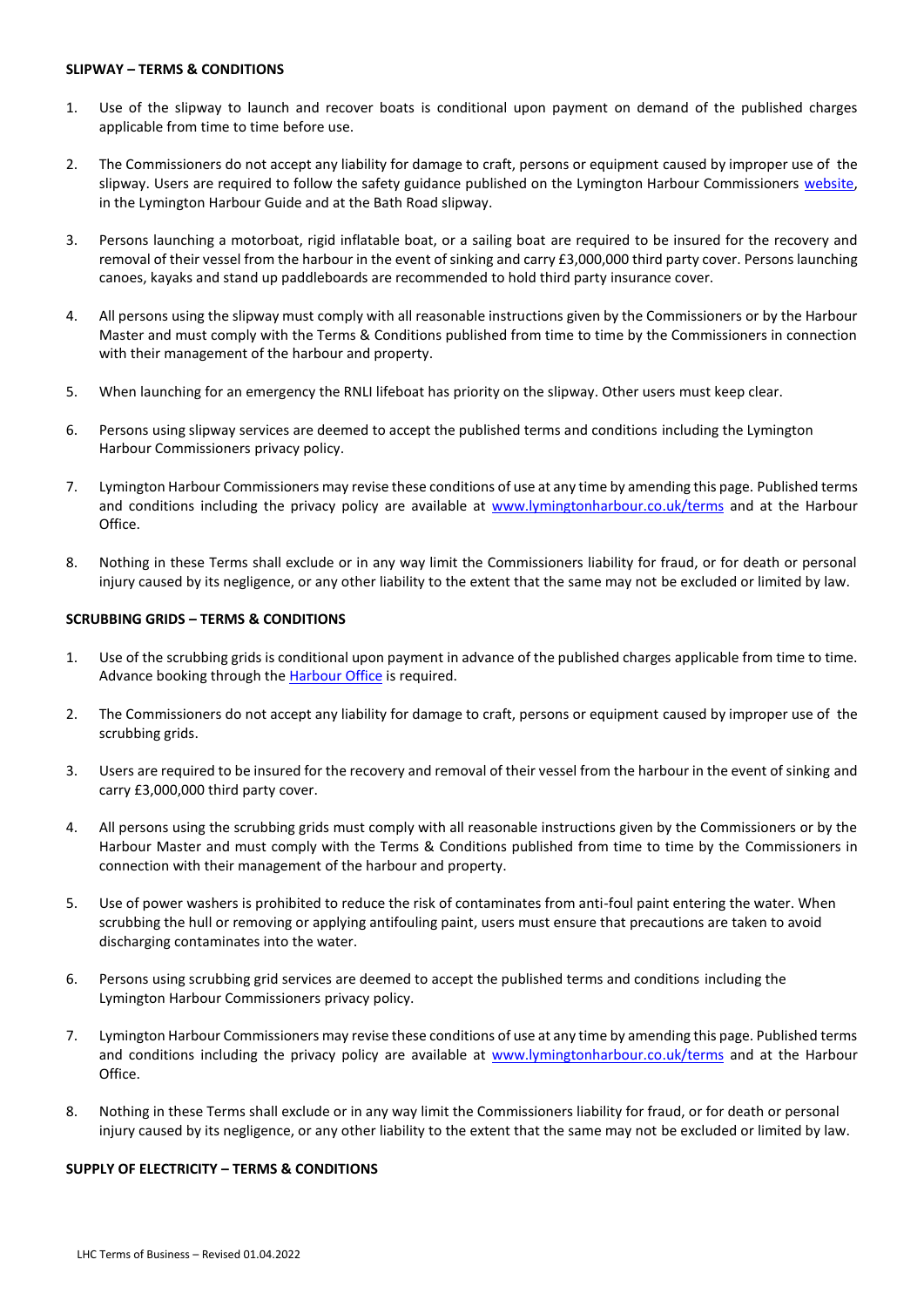- 1. An electrical supply is available to boats berthed on the Dan Bran and Town Quay pontoons subject to payment on demand at the published charges applicable from time to time (if applicable).
- 2. Lymington Harbour Commissioners cannot guarantee a constant supply and we make no assurance as to the suitability of the vessel to accept the supply, it being the responsibility of the owner to assess the vessel's suitability.
- 3. Lymington Harbour Commissioners accept no responsibility for loss or damage arising out of the supply or its termination.
- 4. Registration and payment for connection will be carried out only during Harbour Office opening hours.
- 5. Persons using electricity supply services are deemed to accept the published terms and conditions including the Lymington Harbour Commissioners privacy policy.
- 6. Lymington Harbour Commissioners may revise these conditions of use at any time by amending this page. Published terms and conditions including the privacy policy are available a[t www.lymingtonharbour.co.uk/terms](http://www.lymingtonharbour.co.uk/terms) and at the Harbour Office.
- 7. Nothing in these Terms shall exclude or in any way limit the Commissioners liability for fraud, or for death or personal injury caused by its negligence, or any other liability to the extent that the same may not be excluded or limited by law.

#### <span id="page-7-0"></span>**LHC [COMMERCIAL QUAY \(FISHERMEN'S QUAY\)](file:///C:/Users/river1/Documents/Mooring%20Committee/2013/December%20Meeting/LHC%20TERMS%20OF%20BUSINESS%20-%20AMENDMENTS.docx) – TERMS & CONDITIONS**

- 1. Use of the commercial quay area at Town Quay is restricted to commercial / charter fishermen for the purpose of loading or landing goods, equipment and crew in connection with their commercial activity subject to the following conditions.
- 2. No rubbish to be left on the quay.
- 3. No fishing gear or equipment is to be left unattended on the quay. In exceptional circumstances to facilitate maintenance or transport of fishing gear or equipment, an advance request can be made to the Commissioners for temporary storage up to a maximum of 48 hours. Such requests will only be granted provided the equipment is stored neatly and does not impede safe use or access to the working quayside by others.
- 4. No boats are to be moored unattended at the quayside.
- 5. No vehicles to be parked unattended on the quayside. A vehicle is deemed to be parked unattended if the owner of the vehicle is not at the quayside or at their moored boat within hailing distance of the quayside. Persons parking their attended vehicle are asked to park with consideration so as not to obstruct access. Persons requested to move or remove their vehicle when access is required and being obstructed should do so. Under no circumstances should vehicles be left on the quayside if leaving the quay area.
- 6. All commercial vessel use of the quayside is subject to payment of appropriate harbour / landing dues.
- 7. Persons using the commercial quay are deemed to accept the published terms and conditions including the Lymington Harbour Commissioners privacy policy. In the event of default, persons may be prohibited from using the quay facilities and/or have their mooring licence cancelled (if applicable).
- 8. Lymington Harbour Commissioners may revise these conditions of use at any time by amending this page. Published terms and conditions including the privacy policy are available a[t www.lymingtonharbour.co.uk/terms](http://www.lymingtonharbour.co.uk/terms) and at the Harbour Office.
- 9. Nothing in these Terms shall exclude or in any way limit the Commissioners liability for fraud, or for death or personal injury caused by its negligence, or any other liability to the extent that the same may not be excluded or limited by law.

#### **PUBLIC LANDINGS – TERMS & CONDITIONS**

1. Unless agreed by the Harbour Master, use of the public and commercial landings at Town Quay and the Harbour Master Pontoons is restricted to pick up/drop off only. The maximum wait time for non-commercial craft is 20 minutes. The maximum wait time for commercial vessels licenced for up to 12 passengers is 30 minutes. The maximum wait time for commercial vessels licenced for over 12 passengers is 40 minutes.